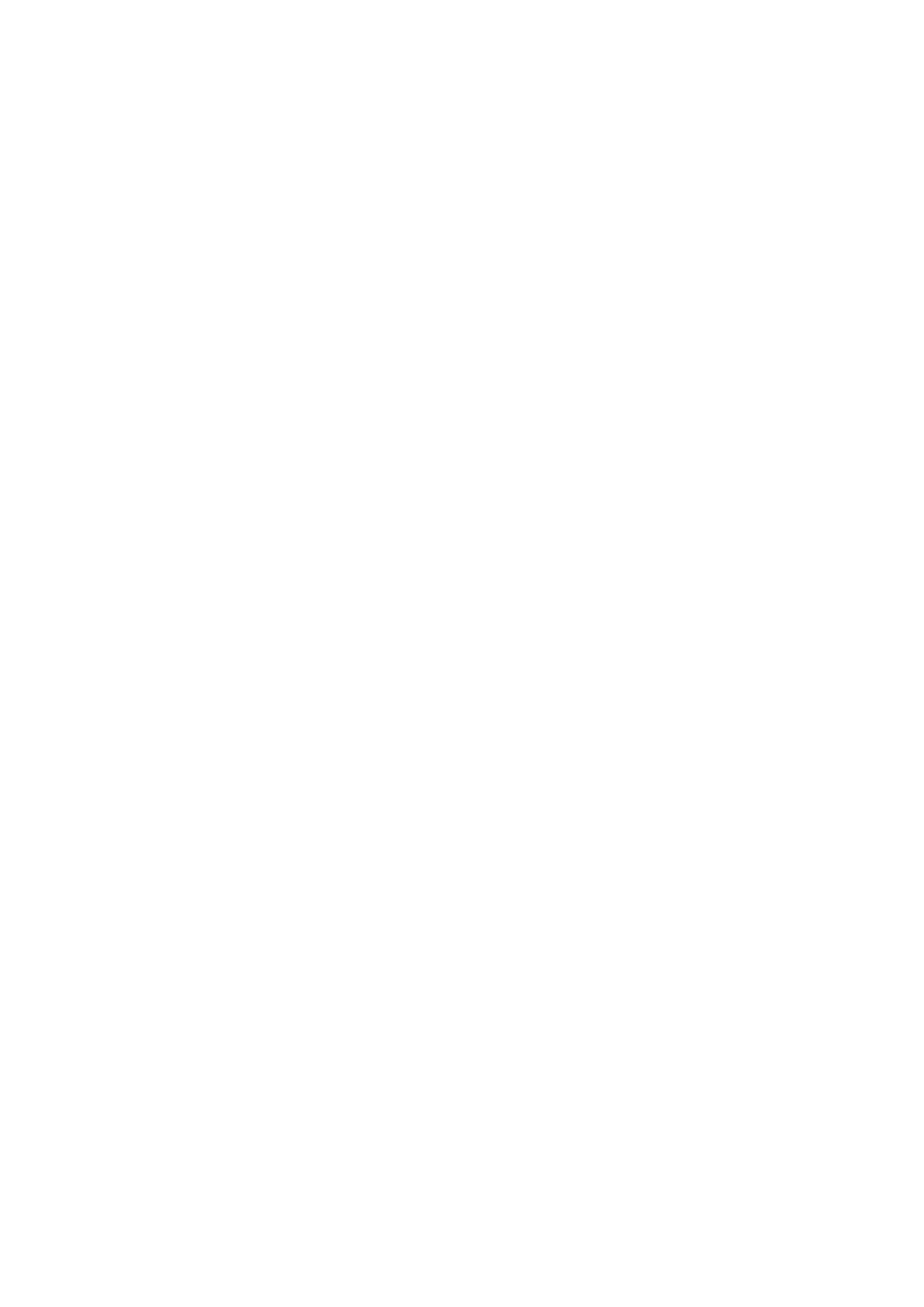*I certify that this public bill, which originated in the Legislative Assembly, has finally passed the Legislative Council and the Legislative Assembly of New South Wales.*

> *Clerk of the Legislative Assembly. Legislative Assembly, Sydney, , 2012*



New South Wales

# **Local Government Amendment (Members of Parliament) Bill 2012**

Act No , 2012

An Act to amend the *Local Government Act 1993* to prevent a member of Parliament from also holding office as a councillor or mayor.

*I have examined this bill and find it to correspond in all respects with the bill as finally passed by both Houses.*

*Assistant Speaker of the Legislative Assembly.*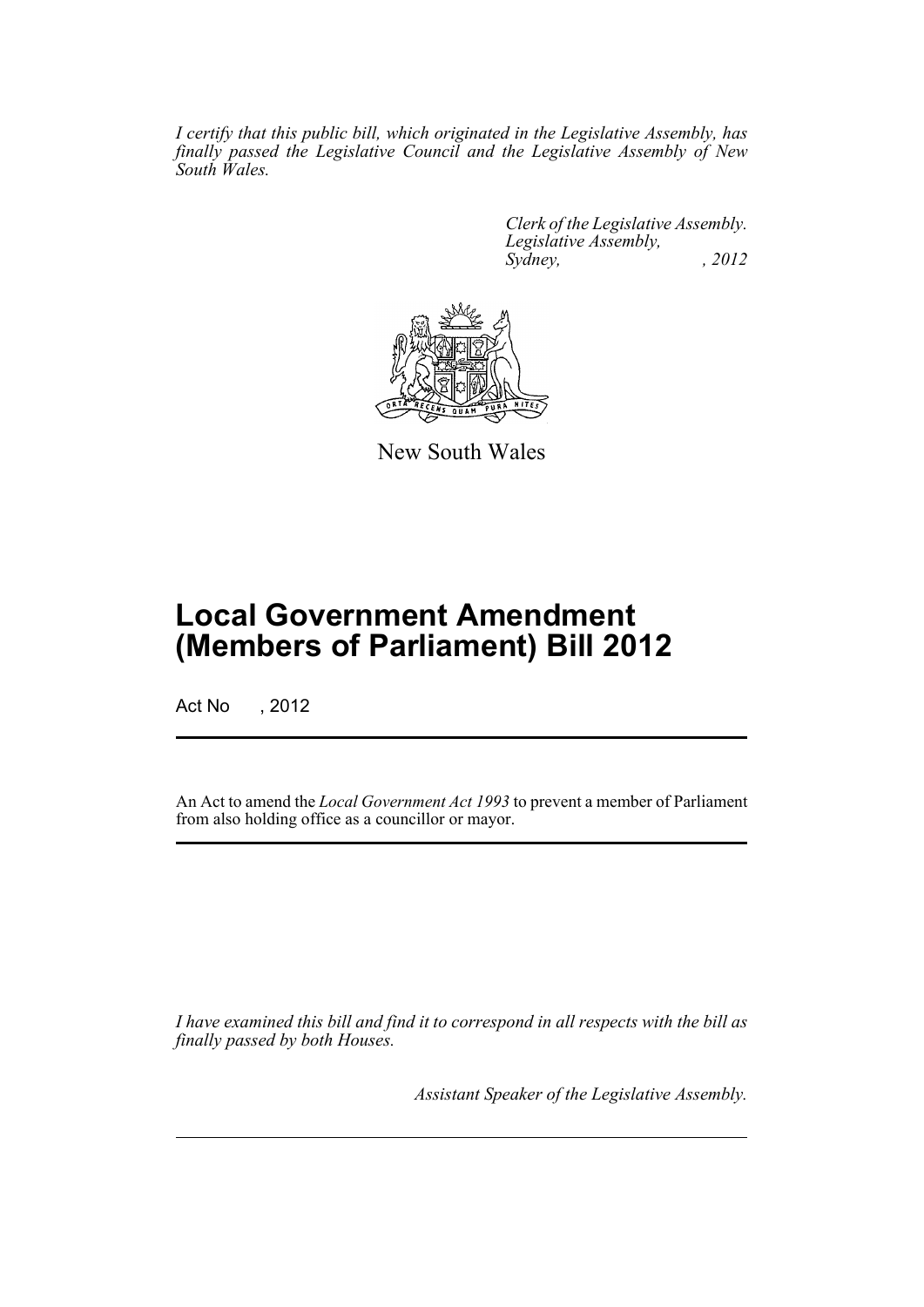## <span id="page-3-0"></span>**The Legislature of New South Wales enacts:**

### **1 Name of Act**

This Act is the *Local Government Amendment (Members of Parliament) Act 2012*.

### <span id="page-3-1"></span>**2 Commencement**

This Act commences on the date of assent to this Act.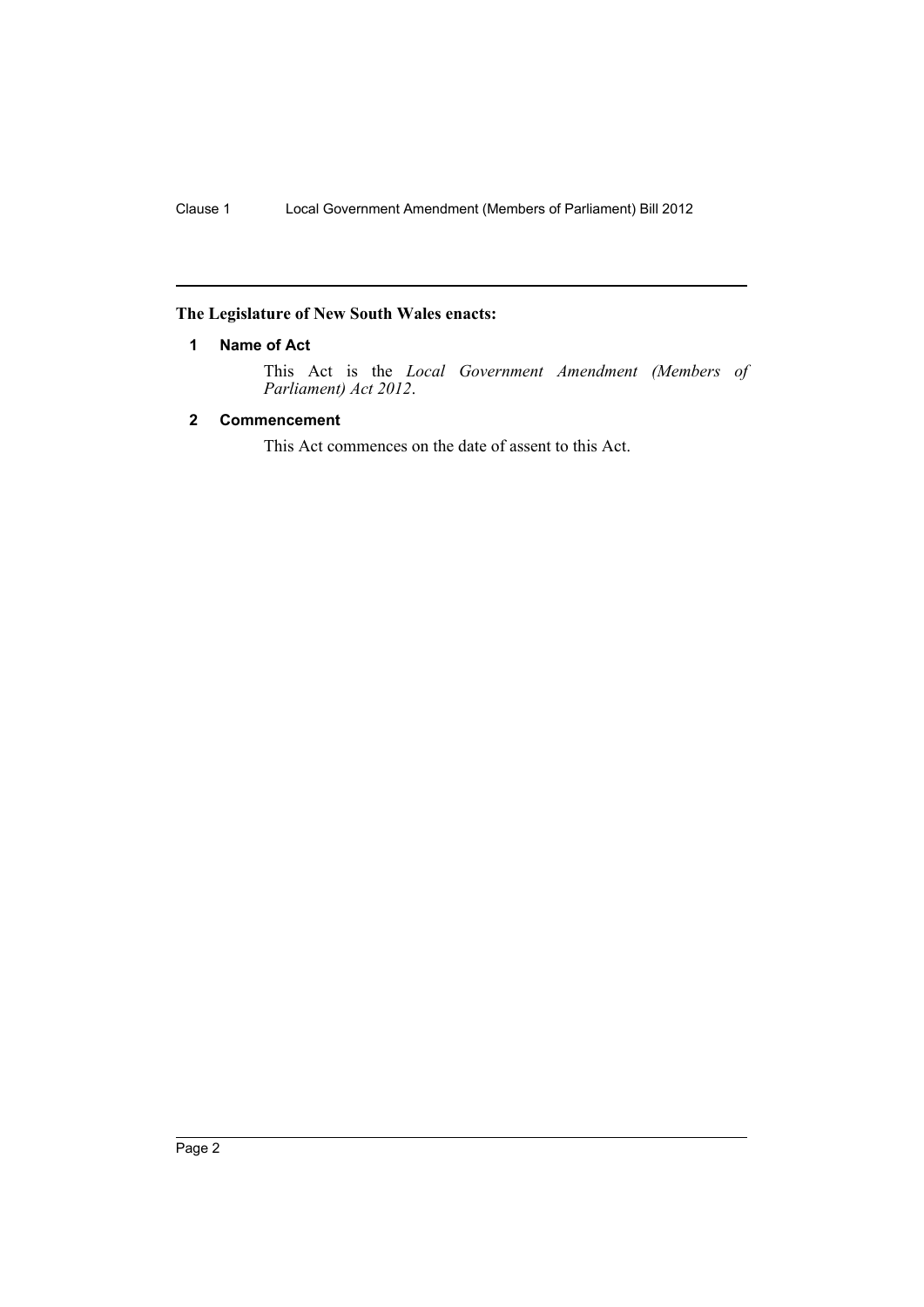Local Government Amendment (Members of Parliament) Bill 2012

Amendment of Local Government Act 1993 No 30 Schedule 1

# <span id="page-4-0"></span>**Schedule 1 Amendment of Local Government Act 1993 No 30**

#### **[1] Section 275 Who is disqualified from holding civic office?**

Insert after section 275 (1) (a):

(a1) while a member of the Parliament of New South Wales, except as provided by subsections (5) and (7), or

### **[2] Section 275 (5)–(7)**

Insert after section 275 (4):

 $(5)$  If:

- (a) on the commencement of this subsection, a member of the Parliament of New South Wales is a councillor or mayor, or
- (b) after the commencement of this subsection, a councillor or mayor becomes a member of the Parliament of New South Wales,

the person is not disqualified from holding civic office because of subsection  $(1)$   $(1)$  for the balance of the person's term of office as a councillor or for the period of 2 years (whichever is the shorter period).

- (6) Subsection (5) does not apply where a councillor or mayor becomes a member of the Parliament of New South Wales after the commencement of that subsection and within 12 months after last ceasing to be a member of that Parliament.
- (7) Despite anything to the contrary in this Chapter, a member of the Parliament of New South Wales is not disqualified because of subsection  $(1)$   $(2)$  from being nominated for election or being elected to a civic office. If elected, the person is disqualified from holding that civic office unless:
	- (a) the person has ceased to be a member of that Parliament before the first meeting of the council concerned after the election, or
	- (b) it is an election as mayor by the councillors during the period that the person is not disqualified by the operation of subsection  $(\bar{5})$ .